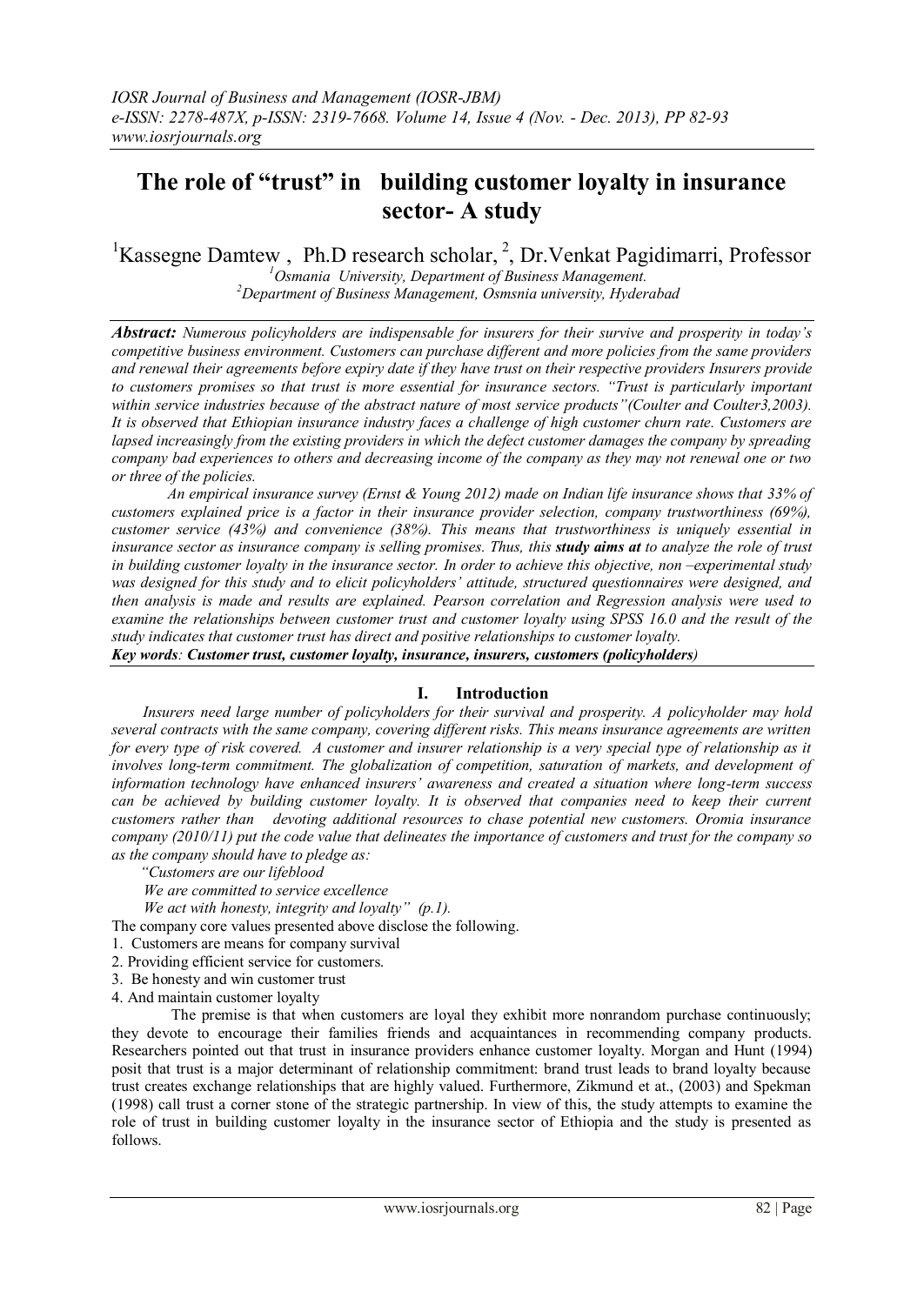# **Statement of the problem**

 Competition in the global insurance sector is becoming fierce due to mushrooming of insurance companies and development of information technology which enhance customer awareness. Despite of favorable condition for insurance development in Ethiopia, customers" defections are high in the insurance sector. Interview with Nile insurance marketing director shows, from 25,840 policyholders 3,997 (15%) did not renewal their policies in 2010/11. According to Ethiopian Insurance Corporation Business Development and Risk Management Department Director interview response, from the total of (general and life) 69,731 policies 17, 884(25.6%) were not renewed in 2011. This is supported by Jacada (2008) & American satisfaction index that revealed (26%) of insurance customers switch insurance providers.

The longer a customer stays with a company, the more that company is worth. Long term customers can purchase other policies more, take less of a company's time, are less sensitive to price, and bring in new customers. This means, insurance companies should give emphasis to retain customers and make them loyal to the company for survive and prosperity. But, customer retention becomes a challenge for Ethiopian insurers.

 Thus, considering such challenges, this study is aimed at analyzing the role of trust in building customer loyalty in the insurance sector of Ethiopia. It is believed that the result of the study gives sidelights for insurers in order to mobilize resources in creating loyal customers in their respective companies. The overall objective of the study is delineated below.

#### . **Objective of the Study**

 The overall objective of the study is to analyze the role of customer trust in building customer loyalty in the insurance sector of Ethiopia and consequently the study has undertaken the following specific objectives.

## **Specific Objectives**

1. To examine the relationship between customer trust on company employees and customer loyalty in the insurance sector.

2. To analyze the relationship between customer trust on company and customer loyalty in the insurance sector. Hence the following hypothesis is formulated in order to guide the research.

## **Hypotheses**

Against the background of the research objectives and review of literature the following hypotheses were set to test statistically the objectives of the study:

**Ho1**: There is no significant relationship between customer trust on insurance company employees and customer loyalty in the insurance sector of Ethiopia.

**H11**: There is significant relationship between customer trust on insurance company employees and customer loyalty in the insurance sector of Ethiopia

**Ho2**: There is no significant relationship between customer trust on insurance company and customer loyalty in the insurance sector of Ethiopia

**H12**: There is no significant relationship between customer trust on insurance company and customer loyalty in the insurance sector of Ethiopia

Moreover, the significance of the study is described below.

## **Significance of the study**

 Ethiopian insurance industry currently faces challenges of lapsing customers which entails decline of premium. Genesy (2008) reveals that 31% of European non-life insurance has changed providers in five years. It is found that when a company retains just 5% or more of its customers, profit increase by 25% to 125 % (Bowen & Chen 2001).The more customers retain in the company , the more new customers rush into the company due to loyal customers playing the role of advocacy by initiating friends, relatives and acquaintances towards the company. Gnrnst & Young Global Consumer Insurance Survey 2012, shows that on average, 38% of customers in India purchased more than one product from the same provider because they trusted the company. This implies customer trust in the company is a indispensable factor for insurance sector.

If customers are loyal they will retain in the company and purchase additional policies and renew policies. This leads to superior long-term financial performance. Therefore, to maintain customer loyalty in the insurance sector, the role of trust in building customer loyalty should be identified. An understanding of this construct and its influence on customer loyalty has practical implications for insurers, agents and brokers that can help them to deploy resources in order to enhance customer loyalty in their perspective company

# **II. Review literatures**

Lovelock and Wirtz (2004, p.76) defined customer loyalty as: "A customer's willingness to continue patronizing a firm over the long term and recommending the firm"s products and services to friends and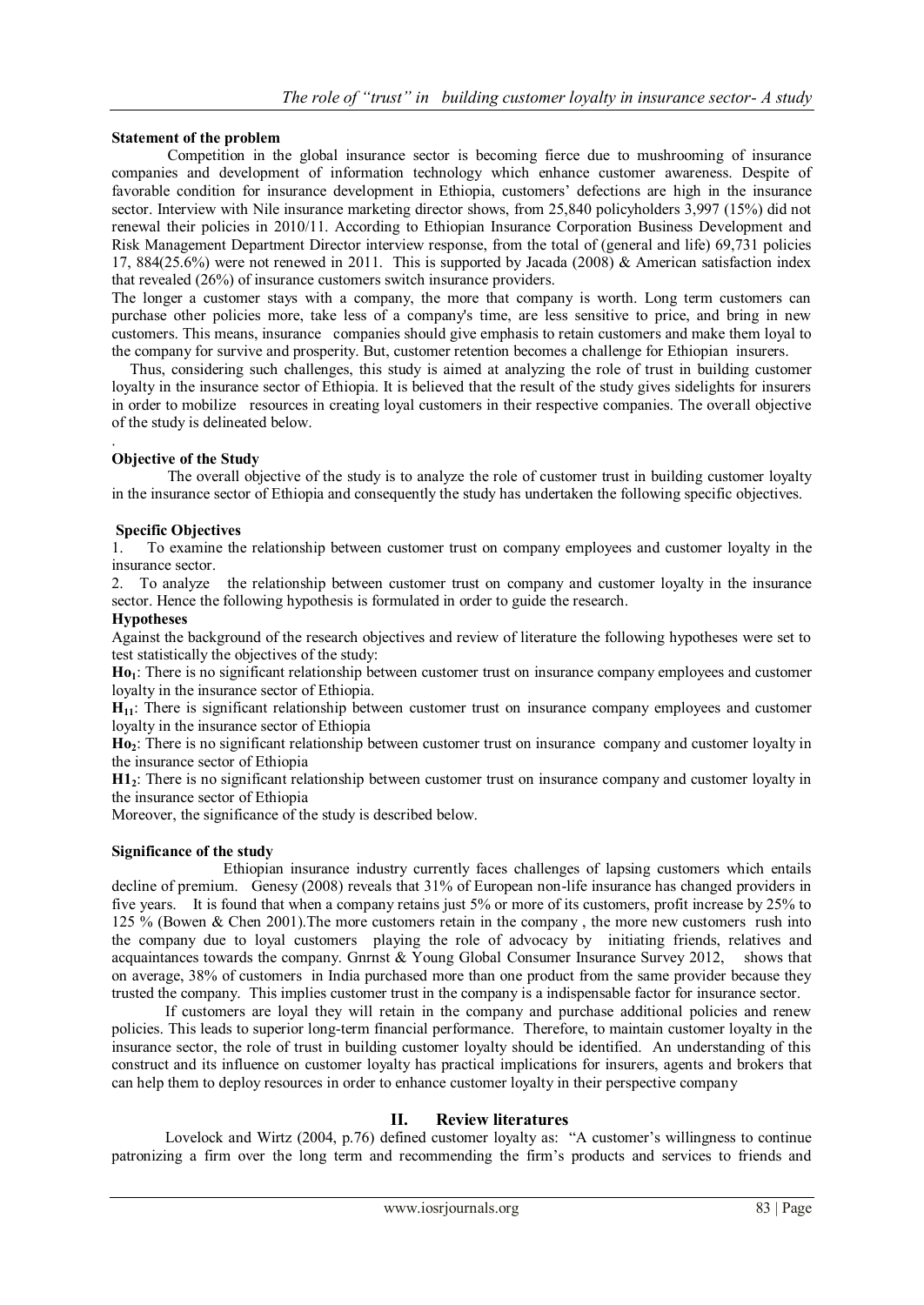associates". In addition to this, Heskett et al (1994) gave definition of customer loyalty as: Customer loyalty represents the repeat purchase, and referring the company to other customers.

- To put in a nutshell, the definition of customer loyalty presented above, describe three points as:
- 1. Customer"s willingness to continue patronizing a firm over the long term
- 2. Recommending the firm"s products and services to friends and associates
- 3. Customer exhibits non-random repeat purchasing behavior from the same provider

 As the definitions indicate a loyal customer is committed to continue long-term and renewal policies from the present provider. He /she continually making cross selling and extend the good reputation of company experience to other people.

**"**When a company consistently delivers superior value and wins customer loyalty, market share and revenues go up, and the cost of acquiring and serving customers goes down**"** (Rechheld 1993, p. 64). This means market share and revenues increase as a result of loyal customers who make repeat purchases and make referrals. The company"s costs also decrease because less money is spent trying to lure in new customers. Nationwide Insurance study found that a 1% increase in customer retention increased annual premiums by \$1 million "(Insurance Technology, 2008). . Ernst & Young (2012) conduct research on insurance sector of Japan and the findings showed that cross –selling is the key to boosting profitability of insurance company. According to this survey Trust in the provider is the main factor driving for repeat purchases.

#### **The relationship between Customer Trust and customer loyalty**

 Trust is a concept studied in various disciplines and, as a result, there are different definitions of trust. A dictionary definition of trust: "A psychological state where a person accepts vulnerability based upon positive expectations of the intentions of another". Gefen et al (2003) define trust as: the willingness of a party to be vulnerable to the actions of another party based on the expectation that the other will perform a particular action important to the trustor , irrespective of the ability to monitor or control that other party.

When there is trust customers believe that the marketer is reliable and has integrity and a customer has confidence that the employee is honest, fair and responsible and his or her word can be relied on. Nobody expects a long-term relation with a partner that cannot be trusted. When there is trust in a relationship all parties believe that none will act opportunistically. Morgan and Hunt (1994) stated that trust exists only when one party has confidence in an exchange partner's reliability and integrity. They posit that trust is a major determinant of relationship commitment: brand trust leads to brand loyalty because trust creates exchange relationships that are highly valued. Zikmund et at., (2003) and Spekman (1998) call trust a corner stone of the strategic partnership.1998) call trust a corner stone of the strategic partnership.

## .**Reasons why trust matters for insurance companies.**

Insurance is a promise to perform in future in return for a present monetary consideration. Such a promise is made in an environment when the customer is absolutely not sure whether the promise will be fulfilled if and when the need arises. Insurance is intangible product and uniquely depends on trust. Halliburton and Poenaru(2010) made interview with marketers unanimously and got response about the importance of customer trust as :

## *"For us, trust is the Holy Grail, its importance is 11 out of 10…we are saying*

*to our customers, "trust us with your future"* "(Marketing Manager Interview, Banking).

 The main benefit of trust is customer loyalty, which in turn leads to a longer term relationship, and higher advocacy or word-of-mouth. Trust is more important for insurance company than any other type of business because insurance company is selling a promise. Insurance companies collect the premiums of the customer, manage the premiums, and disperse the risk to ensure they can pay off any losses. The signing of the insurance contract is based on trust, which means the customer is required to inform the actual condition to the insurance company for risk assessment and calculate the premiums, while the customer must clearly acknowledge the contents of the contract to make sure all benefits are acquired. Thus, "trust" is one key factor for success of the deal (Dwyer et al., 1987).

However, Insurance industry suffers from a general lack of trust (Christian, 2008). A customer survey on "trust in consumer relationship "which conducted in UK and US revealed that the overall customer trust in Banks is (57%), in insurance provider is (48%) and in mobile network operator is (45%). The findings also illustrated drivers of customer trust as: reputation, past customer service, management policies, communications, services and trust in employees.

Similarly, Halliburton & Poenaru (2010), made study on "the role of trust on consumer relationship" which showed that only (48%) of UK and US consumers trust their insurance providers. And also the study suggests that "communication would have the greatest impact in terms of developing trust to build customer loyalty. Insurance providers can improve their relationships with customers by ensuring that every customer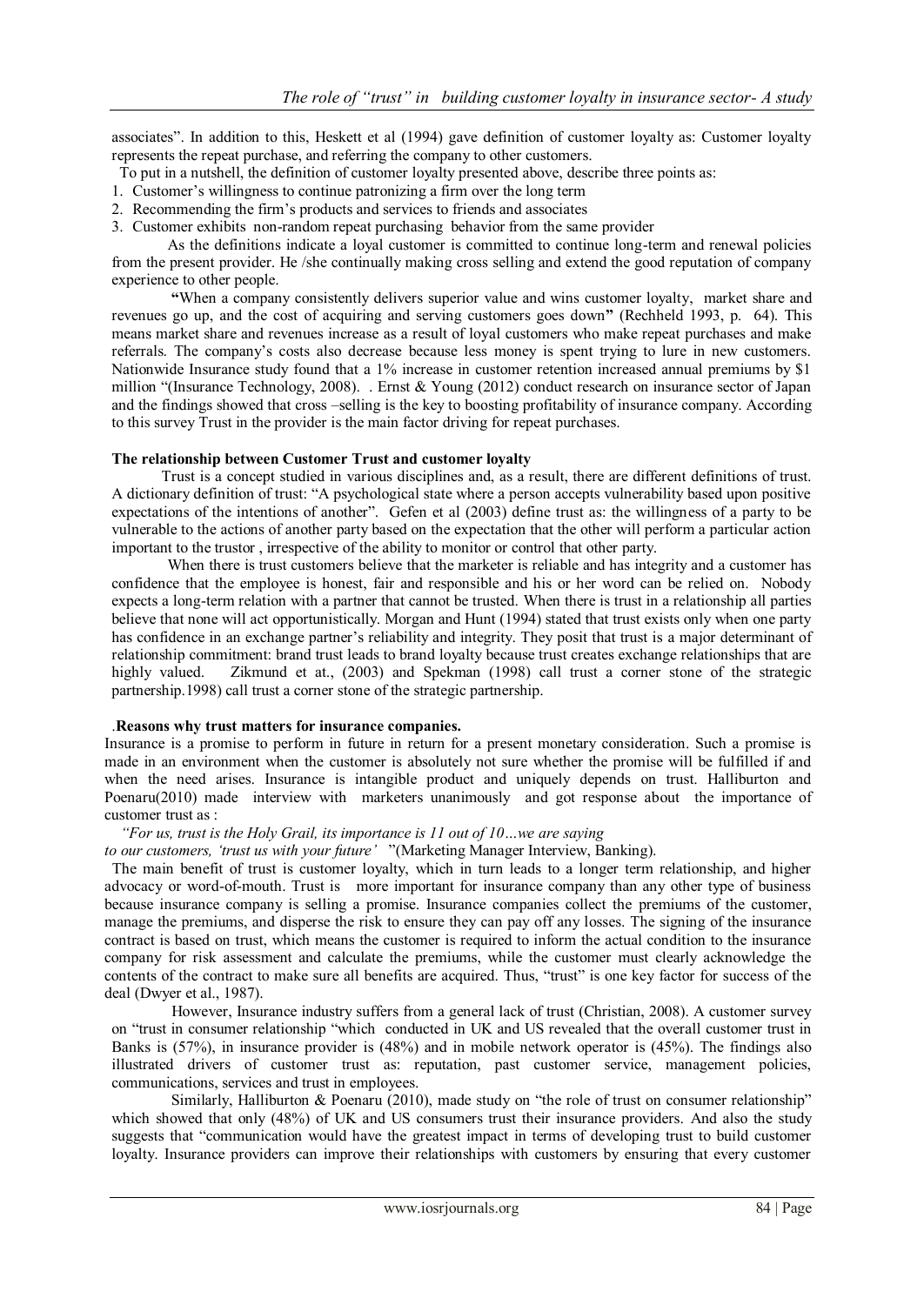interaction is personalized and relevant to meet the needs of each individual. Creating a relationship and engendering customer loyalty that extends beyond the policy renewal must consistently be the top priority.

An empirical insurance survey (Ernst & Young 2012) of Indian life insurance study shows that price is an important component of value, but it is not the only one in provider selection. Customers will also consider the service they have received and the trust they have in the provider. According to this survey in Indian insurance company, 33% of customers indicated that price is a factor in provider selection, company trustworthiness (69%), customer service (43%) and convenience (38%).

Furthermore, 38% of customers who purchased more than one product from the same provider did so because they trusted the company (Ernst & Young 2012). This means that trustworthiness is uniquely essential in insurance sector as insurance is selling promises. In building trust customers need to see things in the company as: company"s capability to deliver on promises, company"s fair treatment for customers, and honesty and authentic of company employees, management company as a whole.

Therefore, insurers need to, spend their energy delivering on what they promised to offer to customers. Goodman .N (2012) argued that people naturally prefer to hide mistakes, but insurers should be direct and open as much as possible. According to Goodman any sense of secrecy, concealment, or dishonesty will undermine the public"s trust. This implies that when you make mistake, own up to it immediately, share what you"re doing to correct it, and follow through. Lyle (2005) examined trust, satisfaction and loyalty in CRM: an application of justice theory and he confirmed that trust and loyalty are positively related. Thus, with increasing customer trust on company employees and insurers, customer loyalty is likely to enhanced.

Reichheld (1996), Morgan and Hunt (1994) suggest that brand trust leads to brand loyalty and commitment because trust creates exchange relationships that are highly valued. Trust towards insurance according to Gronroos (2001) depends not only on the laws, industry regulations and contracts but also on the professionalism of the other party. If a customer, for example, has entered into a long-term contract with a service provider, the customer trusts that the service provider will perform according to expectations. Therefore, customer trust has a positive influence on customer loyalty. The greater the customer trust is, the higher the customer loyalty becomes. Both customer trust in the employees and customer trust in the company are positively related to customer loyalty (Sirdeshmukh  $\&$  et al., 2002).

Customer trust derives from beliefs about management policies such as principles, values, statements, contracts, regulations, and guarantees in which customers feel safe, assured, and comfortable about the prospect of depending on the businesses (Yousafzai et al. (2005). Although, the concept of customer trust is divergent, in this study trust is viewed as a set of trusting beliefs, in employees and insurance companies, captured as customer confidence in the quality and reliability of the services offered and complaint management process. So the study tries to measure customer trust from two approaches of customers trust on company employees and customer trust on the overall insurance companies. Thus, the conceptual model for this study is depicted below.



Figure 1: Conceptual model

## **III. Research Methodology**

## **Research Design**

.

 The study aims at to determine solutions to problems of customer lapsing, so that the study focuses on policyholders" perceptions and attitude survey to identify the role of trust in building customer loyalty in insurance sector of Ethiopia. Based on the sample studies the study generalized the findings to the population. Therefore, a single cross –sectional descriptive study was used to obtain a picture of policyholders" opinions of their status of trust to their respective insurance companies. The survey was carried out in a natural field conditions and data collected pertaining to respondents" attitudes and perceptions .The survey items are statements on which respondents will be asked to indicate the extent of their agreement or disagreement, using five points, Likert-scale items. The data for this survey are derived from primary and secondary sources. The sources of data are depicted below.

#### **Research methods-Secondary and primary**

 For the purpose of this research, secondary and **survey** data collection methods are used. Survey method is selected because a survey is a means of gathering information about a particular population by sampling some of its members. The primary data required for this study collected through structured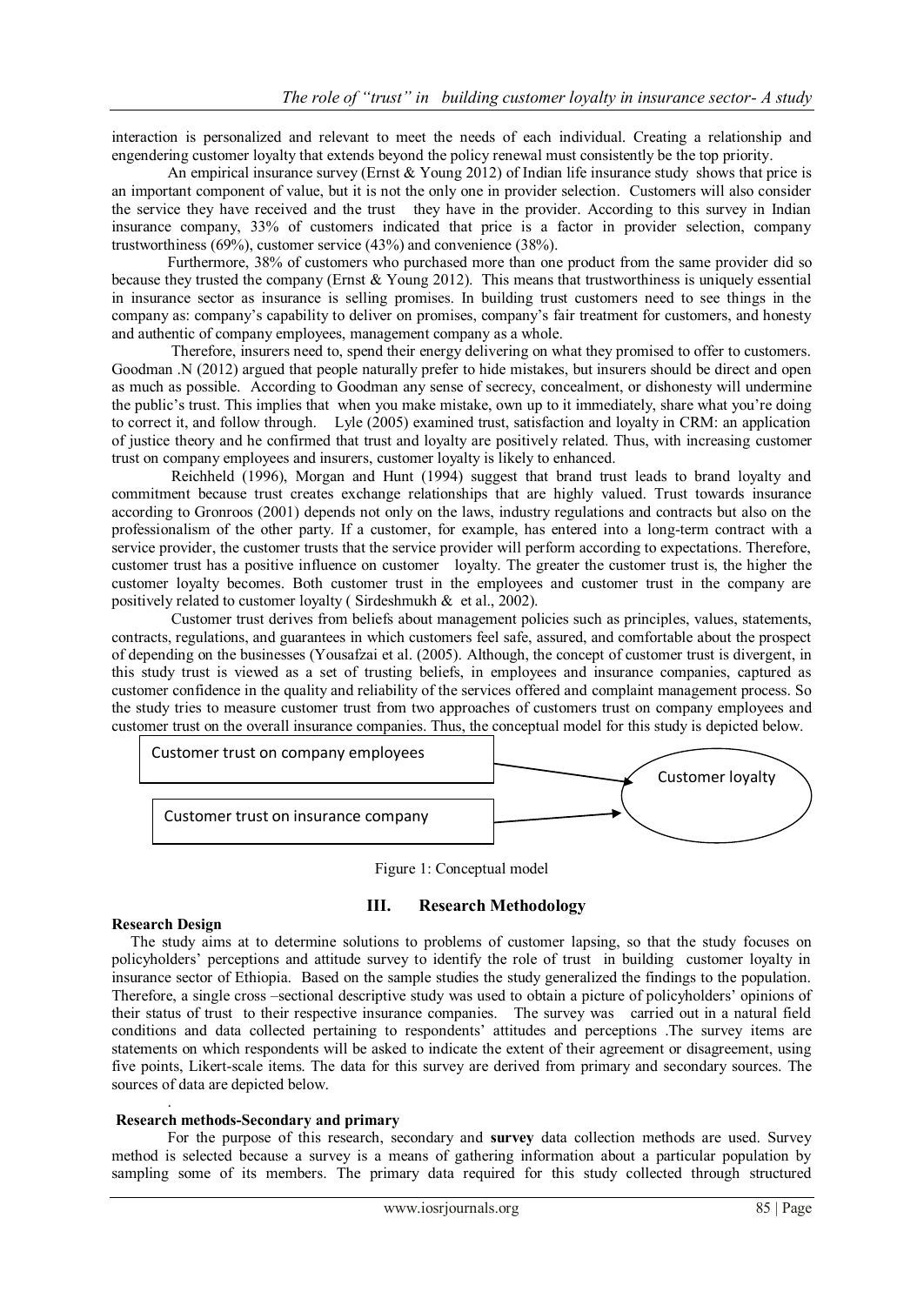questionnaires from sample respondents via enumerates for distribution and collection of questionnaires. The main source of data is policyholders of insurance companies in Addis Ababa, Ethiopia. The secondary data sources include: books, journals, reports, previous studies, and electronic sources relevant to the study. Secondary data contributed toward the formation of back ground information, analysis & conclusion.

## **Questionnaire Design**

The questionnaires to be used for this research are structured under three categories in order to measure attitudes of policyholders: Demographic, customer trust, and customer loyalty .The questions are designed in a manner so as to glean the maximum information from the respondents and taking minimum of their time. The questionnaires are adapted from previous researches used for collecting information about people's beliefs, attitudes, and behavior and designed for self-administered by the respondents in that to elicit genuine information; the respondents were assured of complete anonymity and confidentiality of responses .The respondents also told their participation is purely voluntary.

## **Sample design**

The sample design and procedures for this study were done in five procedures as delineated below.

## **1. Study population**

The population for this study is insurance company policyholders who are currently getting service from 15 insurance companies including the newly established one. Sample of companies and customers are taken from the population.

#### **2 Sampling unit**

Insurance business operates all over the country and it is overwhelming to conduct attitude survey of all policyholders in the country .Thus, the study of attitude survey focused on policyholders who get insurance service in Addis Ababa , capital city of Ethiopia.

#### **3. Sampling**

In assessing policyholders' attitude of trust towards the providers studying the whole population could not be done due to so many reasons. Thus, for this study sampling was appropriate methods and so that four companies needed to be taken as sample to conduct policyholders' attitude survey. Based on insurance to conduct policyholders' attitude survey . Based on insurance companies licensed business area three companies from each category (Nonlife, Life & Composite) using probability approach of simple random sampling were taken as sample of the study.

## **4. Sampling technique**

Probability sampling was appropriate for this study rather than non probability sampling. Consequently, for this study in which its respondents are heterogeneous **stratified random sampling** is more appropriate as this is underpinned by Kothari (2011) "if a population from which a sample is to be drawn does not constitute a homogeneous group stratified sampling technique is generally applied in order to obtain representative sample"(p.62).

## **5. Sample size**

According to Mahlotra (2008, pp. 368-369) "Sample size refers to the number of elements to be included in the study". Thus, the policyholders" attitude & perception survey sample size is based on Nargundkar (2010) formula for sample size calculation. Based on this, the sample size required for the survey was 360 respondents for this study to conduct the attitude and perception survey of trust in insurance companies. The questionnaires were distributed for 360 respondents according to the short-list by enumerates and collected by enumerates but only 285(79%) questionnaires were found fit and taken for analysis.

## **Validation of scales**

 "Reliability is the property by which consistent results are achieved when we repeat the measurement of something. A questionnaire used on a similar population that produce similar results can be termed as reliable" ( Nargundka (2010, p. 62). Cronbach's Alpha is used as a testing instrument as it is the most used reliability test among researchers. The reliability of the instrument means that its results are characterized by repeativeness (Psarou and Zafiropoulos, 2004). Georg and Mallery provided the following rule of thumb for judging the acceptability of the internal consistency as cited in Prabhakar (2006:6).

| Rate            | standard   | Rate | Standard     |
|-----------------|------------|------|--------------|
| 0.9             | Excellent  | 0.6  | Ouestionable |
| 0.8             | Good       | 0.5  | poor         |
| 0.7<br><u>_</u> | Acceptable | 0.5  | Unacceptable |

| Table 1: Rule of Thumb for Cronbach Alpha |  |
|-------------------------------------------|--|
|-------------------------------------------|--|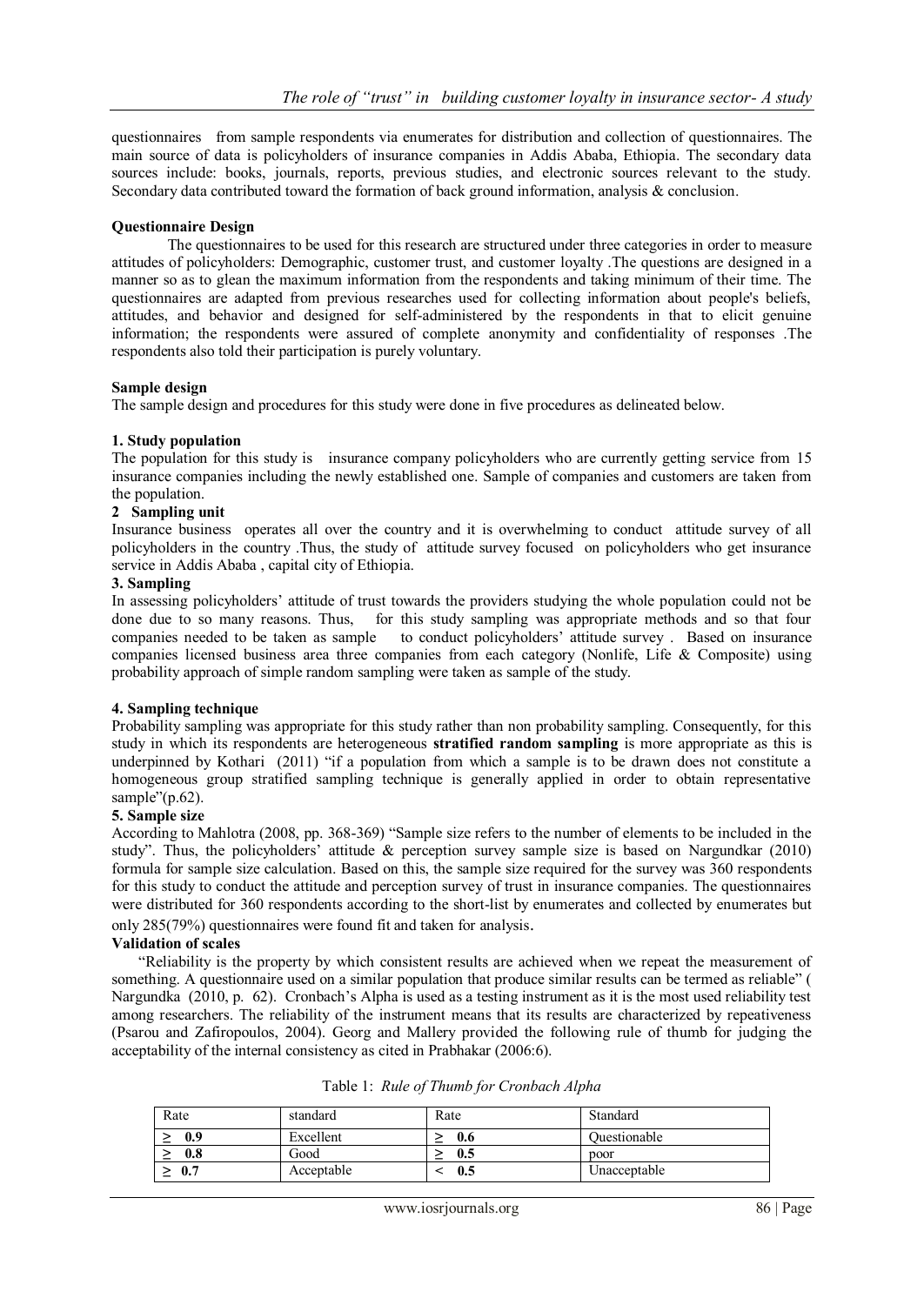Source: Georg and Mallery as cited in Prabhakar (2006:6)

#### **Reliability checking for variables**

The table below shows reliability statistics of: Customer trust on company employees, customer trust on company and customer loyalty.

| <b>Table 2: Reliability Statistics</b>                                                                       |            |  |  |  |  |
|--------------------------------------------------------------------------------------------------------------|------------|--|--|--|--|
| Cronbach's Alpha                                                                                             | N of Items |  |  |  |  |
| 823                                                                                                          |            |  |  |  |  |
| As presented in the above table, the reliability was reported as 823 that is above the standard of .70. This |            |  |  |  |  |

ensures variables have been measured the same construct generating the internal consistency.

#### *Statistical treatment used in data analysis*

In the process of converting data into useful information different types of analysis were employed using SPSS 16.0 and Amos 5.0 soft wares. The detail is illustrated below.

|                                                                                    | rable 5. Types of analysis $\alpha$ Statistical tools used in the analysis |                      |                                                                 |  |  |  |  |
|------------------------------------------------------------------------------------|----------------------------------------------------------------------------|----------------------|-----------------------------------------------------------------|--|--|--|--|
| Statistical tools employed<br>Software<br>Purpose of analysis<br>Types of analysis |                                                                            |                      |                                                                 |  |  |  |  |
| applied                                                                            |                                                                            | used                 |                                                                 |  |  |  |  |
| Univariate                                                                         | Descriptive statistics                                                     | <b>SPSS</b>          | For obtaining information as required.                          |  |  |  |  |
| <b>B</b> ivariate                                                                  | Pearson correlation                                                        | <b>SPSS</b>          | To know the degree of association between variables             |  |  |  |  |
| Multivariate                                                                       | Regression                                                                 | <b>SPSS</b><br>&Amos | To know the influence of customer trust on customer<br>loyaltyd |  |  |  |  |

|  | Table 3: Types of analysis $\&$ Statistical tools used in the analysis |  |
|--|------------------------------------------------------------------------|--|
|  |                                                                        |  |

The table above shows the types of analysis, statistical tools employed and the purpose of analysis.

#### **Data Analysis and interpretation**

## *Analyzing relationships*

The objective of the study is to examine the relationship between the independent variables and dependent variable (customer loyalty) in insurance sector of Ethiopia. These variables are customer trust in company employees and customer trust on the insurance company. Whether there is a relationship between these factors and customer loyalty Pearson correlation coefficient analysis was performed. The application of the correlation analysis is to measure the degree of association between variables. Here below is Hinkle et al (2003) rule of thumb for correlation analysis.

*Rule of Thumb for Interpreting the Size of a Correlation Coefficient (Hinkle et al 2003)*

| Size of Correlation<br>Interpretation         |                                           |
|-----------------------------------------------|-------------------------------------------|
| .90 to 1.00 (-.90 to $-1.00$ )                | Very high positive (negative) correlation |
| $.70$ to $.90$ ( $-.70$ to $-.90$ )           | High positive (negative) strong           |
| $.50 \text{ to } .70 (-.50 \text{ to } -.70)$ | Moderate positive (negative) correlation  |
| .30 to .50 $(-30 \text{ to } -50)$            | Low positive (negative) correlation       |
| $.1 to .30$ (.00 to $-.30$ )                  | Weak                                      |
|                                               | Zero indicating no relationships          |

## **i. Null Hypotheses**

**Ho1**: There is no significant relationship between customer trust on company employees and customer loyalty in the insurance sector of Ethiopia.

**Ho2**: There is no significant relationship between customer trust on company and customer loyalty in the insurance sector of Ethiopia

|  | ii. Findings and inferences made |  |
|--|----------------------------------|--|
|  |                                  |  |

|  | Table 4: Correlations Matrix between variables (Alpha .01 |  |  |  |  |
|--|-----------------------------------------------------------|--|--|--|--|
|--|-----------------------------------------------------------|--|--|--|--|

|                             |                     | employees            | Customer trust on Customer trust on<br>company | Customer<br>lovalty |
|-----------------------------|---------------------|----------------------|------------------------------------------------|---------------------|
| Customer trust on employees | Pearson Correlation |                      |                                                |                     |
|                             | $Sig. (2-tailed)$   |                      |                                                |                     |
| Customer trust on company   | Pearson Correlation | $.444$ <sup>**</sup> |                                                |                     |
|                             | $Sig. (2-tailed)$   | .000                 |                                                |                     |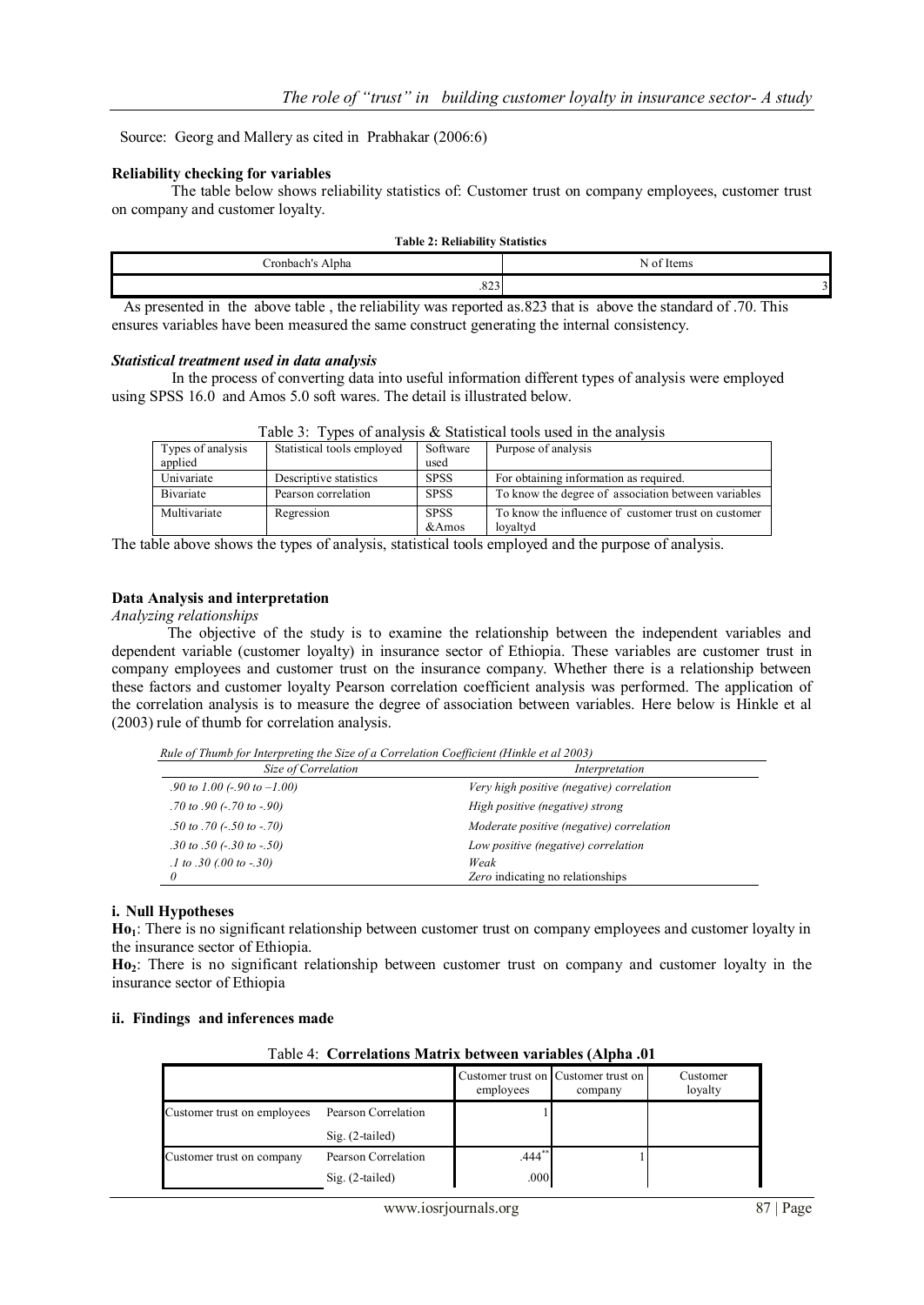| Customer loyalty | Pearson Correlation | $.891**$          | $.460**$ |     |
|------------------|---------------------|-------------------|----------|-----|
|                  | $Sig. (2-tailed)$   | .000 <sub>l</sub> | .000     |     |
|                  |                     | 285               | 285      | 285 |

\*\*. Correlation is significant at the 0.01 level (2-tailed).

Customer trust on company employees has been found to be significantly and positively correlated with customer loyalty ( $r = .891$ ,  $p < .01$ ). The association between the two variables is above the threshold of .7 which proofs their greater association. The probability value is found to be less than .01. Thus, Null hypothesis is rejected and alternative hypothesis is accepted. Furthermore, customer trust on company is positively and significantly correlated with customer loyalty ( $r=460$ ,  $p<01$ ). The association between the two variables is significant but weak while the P- value is less than .01. Thus, Null hypothesis is rejected and alternative hypothesis is accepted. That means customer loyalty is higher when the customer is in trustworthy of company and employees.

As it can be seen from the above table the estimated correlation indicates that there is positive correlation among variables. The variables move in the same direction together. This means higher scores on one variable tend to be paired with higher scores on the other. The above correlation matrix table gives evidence that there is significantly and strong positive correlation between customer trust on employees and customer loyalty, but the correlation between customer trust on insurance company and customer loyalty is weak .The variables move in the same direction together. It means that, in general, higher scores on one variable tend to be paired with higher scores on the other.

# **Respondents' responses analysis: using response scores and ANOVA.**

Insurance is highly intangible product so that the relationship between customer trust on company employees and their trust on company policies, procedures, and cultures structures need have to be known. Thus, scores are classified into: low, medium and high. Strongly disagree and disagree come under low, neither agree nor disagree come under medium and agree and strongly agree come under high. The results are depicts below.

| Trust dimensions                        | Respondents perceived trust response |        |          | df  |        | Sig  |
|-----------------------------------------|--------------------------------------|--------|----------|-----|--------|------|
|                                         | Low                                  | Medium | High     |     |        |      |
| Customer trust on Company<br>employees  | 77(27%)                              | 23(8%) | 208(73%) | 284 | 126.12 | .000 |
| Customer trust on company<br>(policies) | 97(34%)                              | 19(7%) | 169(59%) | 284 | 10.78  | .000 |

Table 5: Customers' response of their trust on employees and companies

The above table gives evidence that majority of respondents (73%) have trust on company employees while (27%) responses are found to be low. In addition to this 34% of respondents do not have confidence on the company, but 59 % of respondents have trust on the insurance company. Customers who have trustworthiness on company employees and on the company remain loyal and in fact buy more policies from the same provider, but customers who do not have trust could shift to other providers. The F-value suggests that the relationship between customer trust and customer loyalty is significant. The P value is found to be less than .05. Thus, null hypotheses are rejected and alternative hypotheses are accepted.

As the table above gives evidence of customer trust on company employees and customer trust on the overall companies is significant company employee"s trustworthiness and their ability to convey trust and confidence can lead customers to loyalty. Furthermore, company structure, culture, policies, procedures, decision making process, etc. have roles to enhance customer loyalty. Insurance companies sell promises so that the ability to make customers trust the company and have confidence in it is a critical factor in building customer loyalty. **Regression analysis**

# In order to identify the effect of independent variables on customer loyalty regression analysis is employed.

| Table 6: Influence of independent variables on customer loyalty |       |                |      |          |                   |             |  |
|-----------------------------------------------------------------|-------|----------------|------|----------|-------------------|-------------|--|
|                                                                 | Mean  | Std. Deviation | R    | R Square | Adjusted<br>$R^2$ | Sample size |  |
| Customer loyalty                                                | 3.693 | .7647          |      |          |                   | 285         |  |
| Customer trust on employees                                     | 3.629 | .8251          | .894 | .800     | .798              | 285         |  |
| Customer trust on company                                       | 3.549 | .6723          |      |          |                   | 285         |  |

Table 6 above , shows each variable"s mean, SD, and R square. Mean scores have been computed by equally weighting the mean scores of all the items. All variable means are found to be above average. On a five-point scale, the mean scores of Customer trust on employees 3.6 indicate that the influencing power of customer trust on employees is quite high. The mean score of customer loyalty is  $3.69$  (SD = 0.76), which suggests that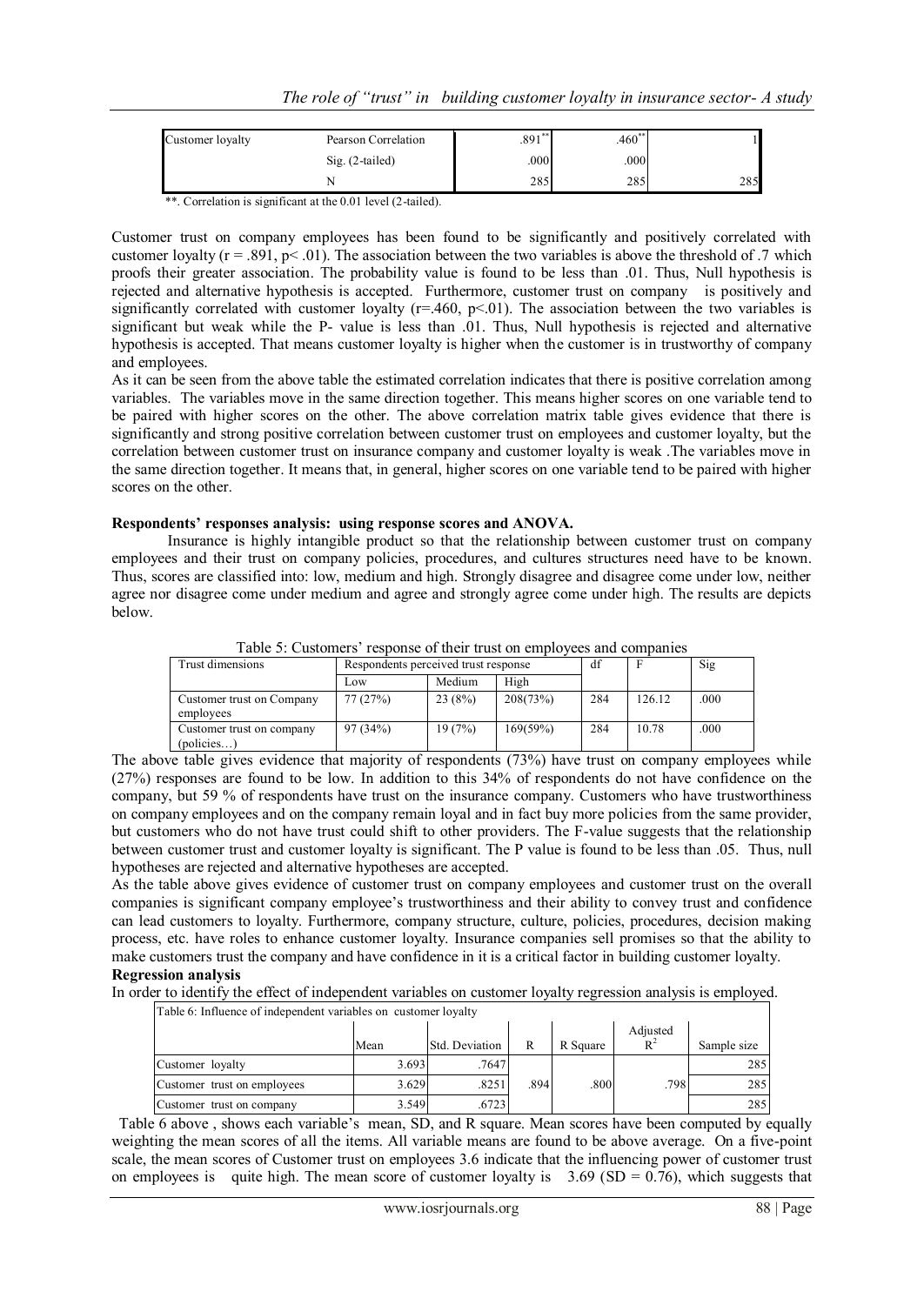apparently it seems that the customers are loyal to the service provider. The mean score of Customer trust on company is  $3.5({\rm sd} = 0.67)$ .

Furthermore, the table above shows the R value is .894, which represents the correlation between the observed values and predicted values of the dependent variable which indicates a high degree of correlation. The  $\mathbb{R}^2$  value indicates how much of the dependent variable, customer loyalty, explained by the independent variables. The adjusted R square (.798) that is 79.8% of the variation in customer loyalty is explained by influencing factors, which is large.

#### **Table 7: ANOVA**

| Model |            | Sum of Squares | df  | Mean Square |         | Sig.              |
|-------|------------|----------------|-----|-------------|---------|-------------------|
|       | Regression | 132.791        |     | 66.396      | 562.922 | .000 <sup>a</sup> |
|       | Residual   | 33.261         | 282 | .118        |         |                   |
|       | Total      | 166.053        | 284 |             |         |                   |

a. Predictors: (Constant), Customer trust on company, Customer trust on employees

b. Dependent Variable: Customer loyalty

As it can be seen from the above table the regression row displays information about the variation accounted for the model .The regression sum of square is greater than residual sum of squares .Furthermore, the table gives evidence of P< .05 with F-value of 562.92 and indicates that overall, the model applied is significantly good enough in predicting the independent variables.

## **Findings and inferences made.**

Customer trust on company employees and customer trust on the overall insurance company and customer loyalty is statistically significant,  $F = (562.922)$ ,  $p < .05$ . Furthermore, as shown in the table above,

 $R<sup>2</sup> = 0.800$  was obtained, and it can be said that 80 percent of the dependent variable changes is explained by the model.

|                                  | Unstandardized<br>Coefficients |                 | Standardized<br>Coefficients |        |      | Correlations   |         |      | Collinearity<br><b>Statistics</b> |       |
|----------------------------------|--------------------------------|-----------------|------------------------------|--------|------|----------------|---------|------|-----------------------------------|-------|
| Model                            |                                | Std. Error Beta |                              |        | Sig. | Zero-<br>order | Partial | Part | Tolerance VIF                     |       |
| 1 (Constant)                     | .490                           | .119            |                              | 4.117  | .000 |                |         |      |                                   |       |
| Customer trust on employees .793 |                                | .028            | .856                         | 28.764 | .000 | .891           | .864    | .767 | .803                              | 1.245 |
| Customer trust on company        | .092                           | .034            | .081                         | 2.712  | .007 | .460           | .159    | .072 | .803                              | 1.245 |

**Table 8: rate of change (Coefficients)**

The table above reports the coefficient of regression line, provides us with information on each IDV to predict customer loyalty from the independent variables. By looking under the Unstandardized Coefficients column we can present the regression raw equation as below:

## $Y = .490 + 0.793x_1 + 0.092x_2$

The above equation is derived from:  $Y = b_0 b1x1 + b2x2$  $Cul = Y = .490 + 0.793X1 + 0.092X2.$ 

Where:  $y =$  dependent variable (customer loyalty

 $b_0$  = intercept

 $b_1$ and  $b_2$  = regression coefficient

- $X_1$  = customer trust on employees
- $X_2$  = customer trust on company
- $Cul = customer$  loyalty in insurance

The IDVs: customer trust on employees and customer trust on insurance company are influencing significantly customer loyalty because the probability value, "p" is less than 0.05. The regression analysis in table above shows that the IDV have significant impacts on customer loyalty with significance level is  $\leq 0.05$ , The Beta values shows us which independent variable has greater effect on DV customer loyalty i.e. one percent change in factors will entails a change in customer loyalty. The Beta coefficient shows us the effect of the independent variables on the dependent variable. Customer trust on employees (.793) has the greatest effect on customer loyalty. The more customer trust company employees the more customers go with the present providers.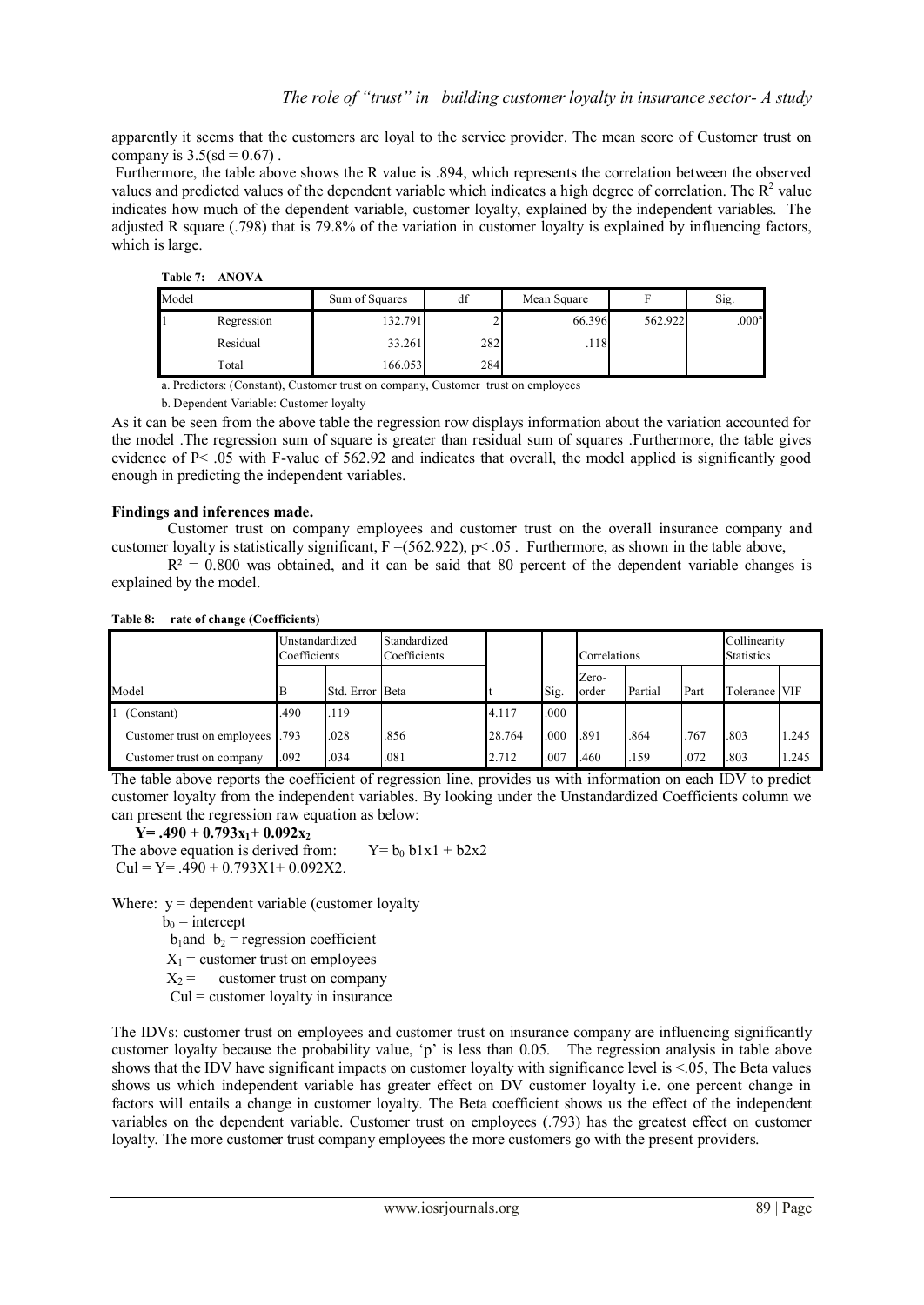|                  |      |                                     | Estimate | ◡.∟. |                 |      |  |
|------------------|------|-------------------------------------|----------|------|-----------------|------|--|
| Customer loyalty | <--- | Customer trust on employees         |          | .027 | 28.866          | ***  |  |
| Customer loyalty | <--- | Customer trust on insurance company | .092     |      | 2.72<br>2. I 22 | .006 |  |





Figure 2: The influence of IDV on DV.

From the above table it is observed that:

- Estimate of regression weight when Customer trust on employees goes up by 1, customer loyalty goes up by .793
- Standard error of regression weight- the regression weight estimates, .793, has a standard error of about .027.
- Level of significance for regression weight the regression weight for Customer trust on employees in the prediction of customer loyalty is significantly different from zero at the .001 level (two tailed).
- Estimate of regression weight when Customer trust on insurance company goes up by 1, customer loyalty goes up by 0.092.

. It is observed that customer trust on company employees influences customer loyalty (B=.793, t=28.76, P< .05. Thus, the null hypothesis is rejected and the alternative hypothesis can be accepted. When customer Trust on employees goes up by 1, customer loyalty goes up by 0.793. This shows an increase in trust of customers would result in an increase in loyalty to the insurance provider. If a customer is loyal to the company he/she would likely to purchase additional policies and / or tells about the company reputation to others. However, when customers are unwilling to trust the company they are also unwilling to be loyal. When customers believe that the company is trustworthy the intention of customers to switch to other provider will be minimized.

Moreover, the importance of trust in determining customer loyalty was supported by a number of researchers. In marketing literature, Morgan and Hunt (1994) suggest that trust lead to loyalty because trust creates exchange relationship that is highly valued. Lyle (2005) examined trust, satisfaction and loyalty in CRM: an application of justice theory and he confirmed that trust and loyalty are positively related. Both customer trust in the employees and customer trust in the company are positively related to customer loyalty ( Sirdeshmukh & et al., 2002). Mei-Fang Chen & Liang-Hung Mau (2009) research result shows that customer trust in the life insurance company make positive contribution to customer loyalty. Customer trust has a positive influence on customer loyalty. The greater the customer trust is, the higher the customer loyalty becomes (Kennedy et al., 2001; Sirdeshmukh et al., 2002).

# **IV. Conclusions**

 The problem of customer lapsing in Ethiopian insurance sector which could lead for the decline of premium  $\&$  low insurance penetration initiated this study to be launched. Hence, the study was designed to examine the influence of customer trust on employees and customer trust on insurance company towards customer loyalty in insurance sector of Ethiopia.

 The findings of the study shows that customer trust on employees and customer trust on insurance company play a vital role in influencing customers towards loyalty in insurance sector of Ethiopia. Customer trust on company employees and customer loyalty are strongly and positively correlated( $r = .891$ ). Furthermore, customer trust on insurance company is also positively correlated, but the strength of correlation is weak (r=.460). The effect of influencing variables on customer loyalty is also significant at .05 level two tailed. Estimate of regression weight shows when customer trust on company employees goes up by 1, customer loyalty goes up by 0.793. When customer trust on insurance company goes up by 1, customer loyalty goes up by .092. This shows a change in customer trust leads to a change in customer loyalty.

In nutshell, as the result shows customer trust is an important antecedent of customer loyalty. Thus, insurers need to focus on the construct of trust which contains belief in the company employees and insurance company as a whole, which provide to customers an assurance of positive outcomes not only for the present but also for the future. As illustrated in the literature, customers must be to believe that the company will not behave opportunistically for sake of its own interest; otherwise they will switch to other providers. The greater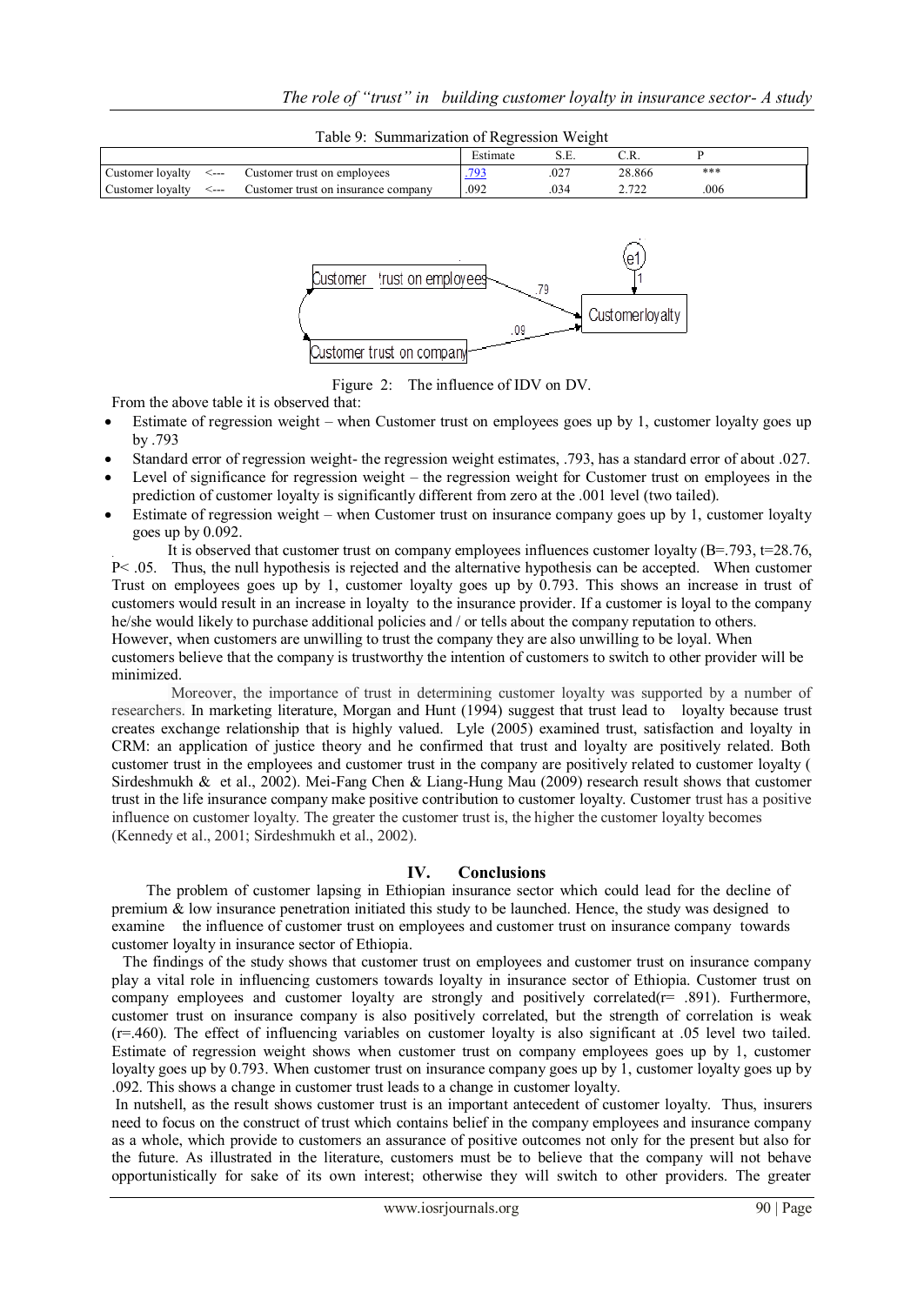customers develop trust on company employees and on the overall company the higher will be their loyalty to the present insurance providers which in turn become means of prosperity.

#### **Bibliography**

- [1]. Brown, J.T., & Chen.S., (2001). *The Relationship between Customer Loyalty & Customer Satisfaction.* International Journal of contemporary Hospitality Management, Vol, 13 no. 5 pp213-217.
- [2]. Chris Halliburton and Adina poenaru.(2010). *The Role of Trust in Consumer Relationships*: ESCP Europe Business School.
- [3]. Christine Moorman, Rohit Deshpande, & Gerald Zaltman (1993, January 2).*Factors Affecting Trust on Market Research Relationships*. Journal of Marketing, 57 (), 81-101.
- [4]. Coulter and Coulter, (2003), "The effects of industry knowledge on the development of trust in [5]. service relationships", International Journal of Research in Marketing 20 (2003) 31–43.
- [5]. service relationships", International Journal of Research in Marketing 20 (2003) 31–43.
- [6]. Dwyer, F., Robert, Paul H., Schurr, and Sejo, O., (1987) . Developing buyer-seller relationships. Journal of Marketing, 51, April, 11-27.
- [7]. Ernst & young (2012). Global Consumer Insurance Survey, America. Retrieved from
- <http://www.ey.com/GL/en/Industries/Financial-Services/Insurance>
- [8]. Ernst & Young (2012) . Asia -Pasific Global consumer survey. Retrieved from [www.ey.com/insurance](http://www.ey.com/insurance)
- [9]. Ernst & Young (2012). Global Insurance Customer Study (Voice of the customer). Retrieved from : http://www.ey.com/Publication/vwLUAssets/Global\_Consumer\_Insurance
- [10]. Ethio-life Insurance S.C. (2010/11, October 2011). Annual Report. Addis Ababa.<br>[11]. Ethiopian Insurance Corporation. (2010/11). Annual Report. Addis Ababa.
- Ethiopian Insurance Corporation. (2010/11). Annual Report. Addis Ababa.
- [12]. Ganesan, S., (1994). Determinants of Long-term Orientation in Buyer-Seller Relationships. Journal of Marketing, 58(2), 1-19.
- [13]. Gefen, D., Straub, D. W., (2003). Managing user trust in B2C e-services, E Service. Journal, Bloomington, Vol. 2, no. 2, pp. 7. [14]. Genesy, A., Alcatel, L., (2008). Customer service strategy for the insurance ind
- [14]. Genesy, A., Alcatel, L. , (2008). Customer service strategy for the insurance industry. Industry strategy guide. P. 8
- [15]. Goodman, N ., (2012). Ways to Build Consumer Trust. Available at[: http://www.entrepreneur.com/blog/224622](http://www.entrepreneur.com/blog/224622)
- [16]. Gronroos, C.,(2001).Service Management and Marketing: A Customer Relationship Management Approach. Chichester, UK. John Wiley.
- [17]. Guillen M, Parner J, Densgsoe C., & Ana, M., (2002). Customer loyalty in insurance industry. University of Barcelona , Spain.
- [18]. Halliburton, C., & Poenaru A., (2010). The role of trust on consumer relationship. ESCP Europe Business school.<br>[19]. Hailu Zeleke (2007). Insurance in Ethiopia, present status and future challenges, Addis Ababa, Mas
- [19]. Hailu Zeleke (2007) . Insurance in Ethiopia, present status and future challenges, Addis Ababa, Masters printing press.
- Halliburton C.,and Poenaru, A., (2010). The role of trust in consumer relationship. ESCP Europe Business School, UK.
- [21]. Heskett, J., Jones, T., Loveman, G.W and Schlesinger L.A., (March-April ,1994). Putting the service profit chain to work, Harvard Business review. 164.
- [22]. Hinkle, wiersma, and Jurs (2003). Applied Statistics for the Behavioral Science ,5th ed. [23]. Just amonitor.
- .Insurance Technology CRM in Global Insurance (2008). Data monitor.
- [24]. Jacada (2008). Insurance providers, improving customer retention. Insurance Technology CRM in Global Insurance, Datamonitor,
- [25]. Kennedy, M.S., Ferrell, L.K., and Leclair, D.T., (2001). Consumers' trust of salesperson and manufacturer: An empirical study. Journal of Business Research 51(1), 73–86.
- [26]. Kothari C.R., (2011). Research Methodology Methods & techniques. New age international (p) Limited, publishers, New Delhi ,2nd edn.
- [27]. Lovelock, C, and Wirtz, J., (2004). Service marketing: people, Technology & strategy Person ,Education International.<br>[28]. Mei-Fang Chen & Liang-Hung Mau (2009). The impacts of ethical sales behavior on customer loy
- Mei-Fang Chen & Liang-Hung Mau (2009). The impacts of ethical sales behavior on customer loyalty in the life insurance industry. The Service Industries Journal, 29:1,59-74<http://www.tandfonline.com/loi/fsij20>
- [29]. Mei-Fang C., & Ling-Huei , W., (2009). The moderating role of switching barriers on customer loyalty in the life insurance industry. The Service Industries Journal, 29:8, 1105-1123. Viewed at [:http://dx.doi.org/10.1080/02642060902764574](http://dx.doi.org/10.1080/02642060902764574)
- [30]. Morgan, RM. and Hunt, S.D., ( 1994). The Commitment- Trust Theory of Relationship Marketing. Journal of Marketing, Vol, 58, pp.20-38.
- [31]. Nana, Wei (2010). Investigating factors that can have an impact on customer loyalty -an empirical study of IKEA. University of Gävle Department of Business Administration.
- [32]. Nargundkar R. (2010). Marketing research Text & cases, Tata McGraw Hill Education Private Limited, New Delhi, 3rd edn.
- [33]. Negi , D., Singh, P., (2012). Demographic Analysis of Factors Influencing Purchase of Life
- [34]. Insurance Products in India. European Journal of Business and Management. (2012), Vol 4, No.7. Available at: www.iiste.org [35]. Nile Insurance S.C. (2010/11, 30 June). Board of directors annual report. Addis Ababa.
- Nile Insurance S.C. (2010/11, 30 June).Board of directors annual report. Addis Ababa.
- [36]. Nyala Insurance S.C.(2010/11, November 2011).Board of directors annual report. Addis Ababa
- 
- [37]. Oromia Insurance S.C.(2010/11, November 2011). Board of directors annual report. Addis Ababa [38]. Prabhakar Kasands (June, 2006). Customer relationship in Business schools. Nice Journ. Prabhakar Kasands (June, 2006). Customer relationship in Business schools. Nice Journal of Business, 11th edn, vol.1 .no.1.Presentation Web: Available at:<http://www.preventionweb.net/english/countries/statistics/?cid=59.Retrieved> at 12 October 2012
- [39]. Psarou M. K. & Zafiropoulos, C. (2004). Scientific Research: Theory and Applications in Social Sciences, Athens, Tipothito, Dard [40]. Rechheld, F.F (1993). Lovalty-based management. Harvard business review. March-Ap
- [40]. Rechheld, F.F (1993). Loyalty-based management, Harvard business review, March-April, 64-73
- [41]. Reichheld, Frederick, (1996). The loyalty effect The hidden force behind growth, Profits,and lasting value, Boston, Mass.: Harvard Business School Press. Retrieved from http://businessoverbroadway.com )
- [42]. Reichheld, F. F., ( 2003). The One Number You Need to Grow. Harward Business Review, Vol. 81, Issue 12, pp. 46–55.
- [43]. Roger, et al., (2011). Customer relationship management. Printed in India. Akash press.
- [44]. Sirdeshmukh, D, Singh, J, and Sabol, B., ( 2002). Consumer trust, value, and loyalty in relational exchanges. Journal of Marketing, 66(1), 15–37.
- [45]. Spekman, R., (1998). Strategic supplier selection, understand long-term buyer relationship, Bus, Horiz., 75. Vol. 9, pp. 53-55.
- [46]. Yousafzai et al.,( 2005). Strategies for Building and Communicating Trust in Electronic Banking: A Field Experiment. Psychology and Marketing, Vol. 22, No. 2, pp. 181-20
- [47]. Zikmund. G. McLeod,J. Gilbert F.,(2003). CRM, Integrating Marketing strategy and IT . Replika Press pvt.Ltd, India, .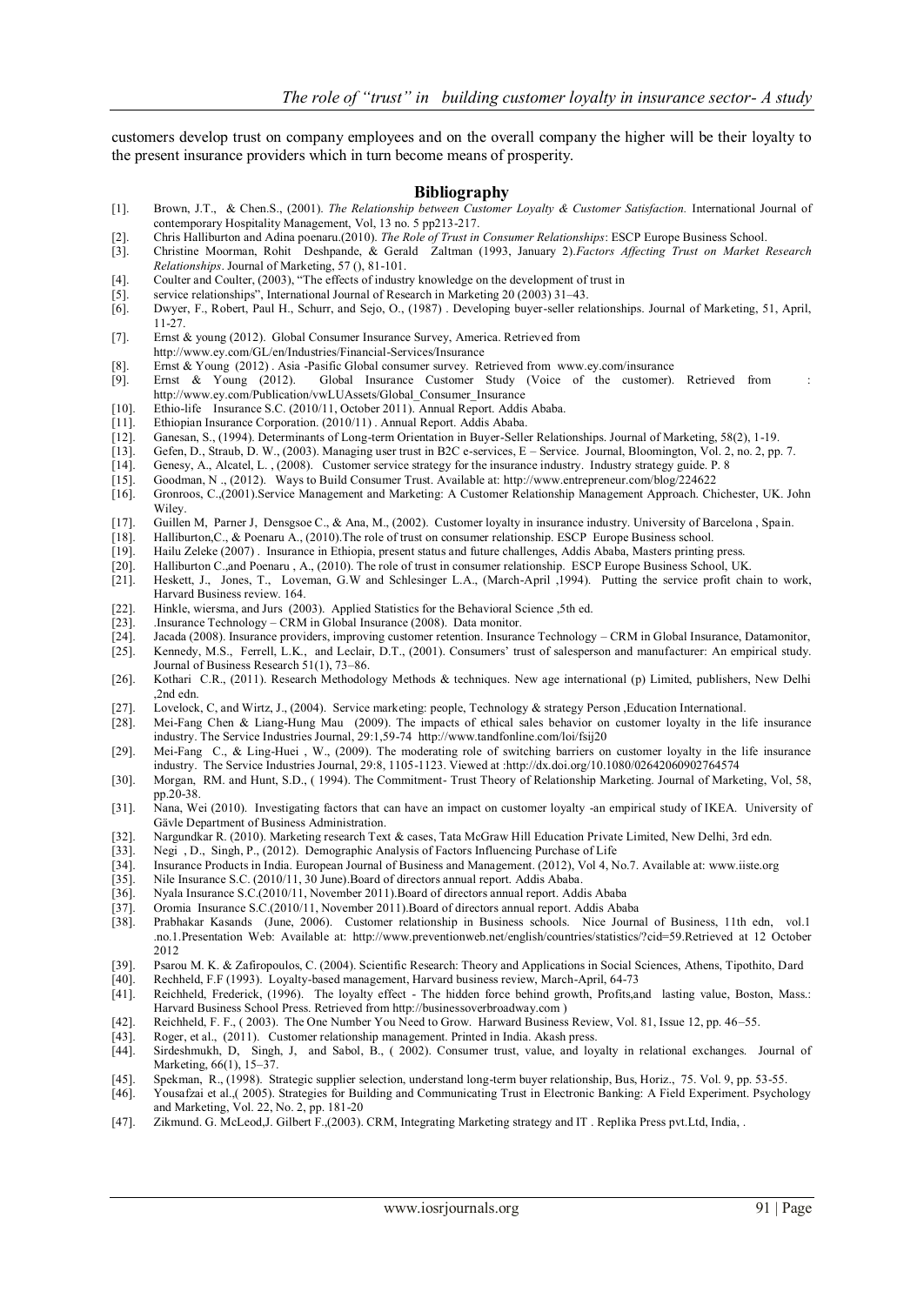## **Appendix**

## *Respondents profile (using relative frequencies)*

In this section an attempt has been made to present research sample participant profiles. This demographic characteristic is helpful for further analysis to know whether there is relation between demographic factors and customer loyalty exists. If relationships exist insurers will have possibility to deploy resources for working on demographic factors. The selected demographic variables selected for this study are: sex, marital status, respondents" age, income, education level, family size, and respondents waiting time in the company which are depicted below.

| Table 1: Respondents sex distribution |                    |         |  |  |
|---------------------------------------|--------------------|---------|--|--|
|                                       | No. of Respondents | Percent |  |  |
| Female                                | 79                 | 27.7    |  |  |
| Male                                  | 206                | 72.3    |  |  |
| Total                                 | 285                | 100     |  |  |

As it is seen in table above table the respondents had a relatively a major portion of males (72.3%) as compared to female (27.7%).The proportion of males and females is in accordance with the present participation in public and private insurance companies in Ethiopia and, therefore it can be said that the ratio of males is very high as compared to females.

| Table 2: Respondents age distribution |                    |         |  |  |
|---------------------------------------|--------------------|---------|--|--|
| Age                                   | No. of Respondents | percent |  |  |
| Below 25 years                        |                    | 2.8     |  |  |
| $25 - 44$                             | 19                 | 41.8    |  |  |
| $45 - 64$                             | 129                | 45.3    |  |  |
| 65 or above                           | 29                 | 10.2    |  |  |
| Total                                 | 285                | 100     |  |  |

The above table also shows that sample customers were mostly in the age group of 45-64, 129 (45%).It is also evident from the table that 41.8% of the respondents were (25-44), and 2.8% were below the age of 25 years

| Table 3: Respondents marital status |                    |         |  |  |
|-------------------------------------|--------------------|---------|--|--|
|                                     | No. of Respondents | percent |  |  |
| Single                              |                    | 3.9     |  |  |
| Married                             | 219                | 76.8    |  |  |
| Others                              | 55                 | 19.3    |  |  |
| Total                               | 285                | 100     |  |  |

The above table shows the majority of the respondents were married (76.8%) while percentage of single (unmarried) respondents were (3.9%)while the group in others as separated, divorced and widow have a percentage of (19.3%). The table shows that more respondents were from married class.

| Table 4:<br>Respondents occupational status |                    |         |  |  |
|---------------------------------------------|--------------------|---------|--|--|
|                                             | No. of Respondents | percent |  |  |
| Business class                              | 121                | 42.5    |  |  |
| Salary class                                | 132                | 46.3    |  |  |
| Others                                      | 32                 | 11.2    |  |  |
| Total                                       | 285                | 100     |  |  |

The above table shows that most of the respondents (46.3%) are from salary group ; work in government or in private owned organizations while (42.5%) are from business group. In others group are those who are; house wife, students, unemployed  $\&$  others comprises (11.2%).

| Table 5: Respondents Educational level |                    |         |  |
|----------------------------------------|--------------------|---------|--|
|                                        | No. of Respondents | percent |  |
| High school or less                    | l 34               | 47      |  |
| Undergraduate                          | 99                 | 34.7    |  |
| Postgraduate or above                  |                    | 18.2    |  |
| Total                                  | 285                | 100     |  |

The above table shows that the respondents were predominantly high school or less (47%) and undergraduates (34.7%). And the least (18.2%) are elite people.